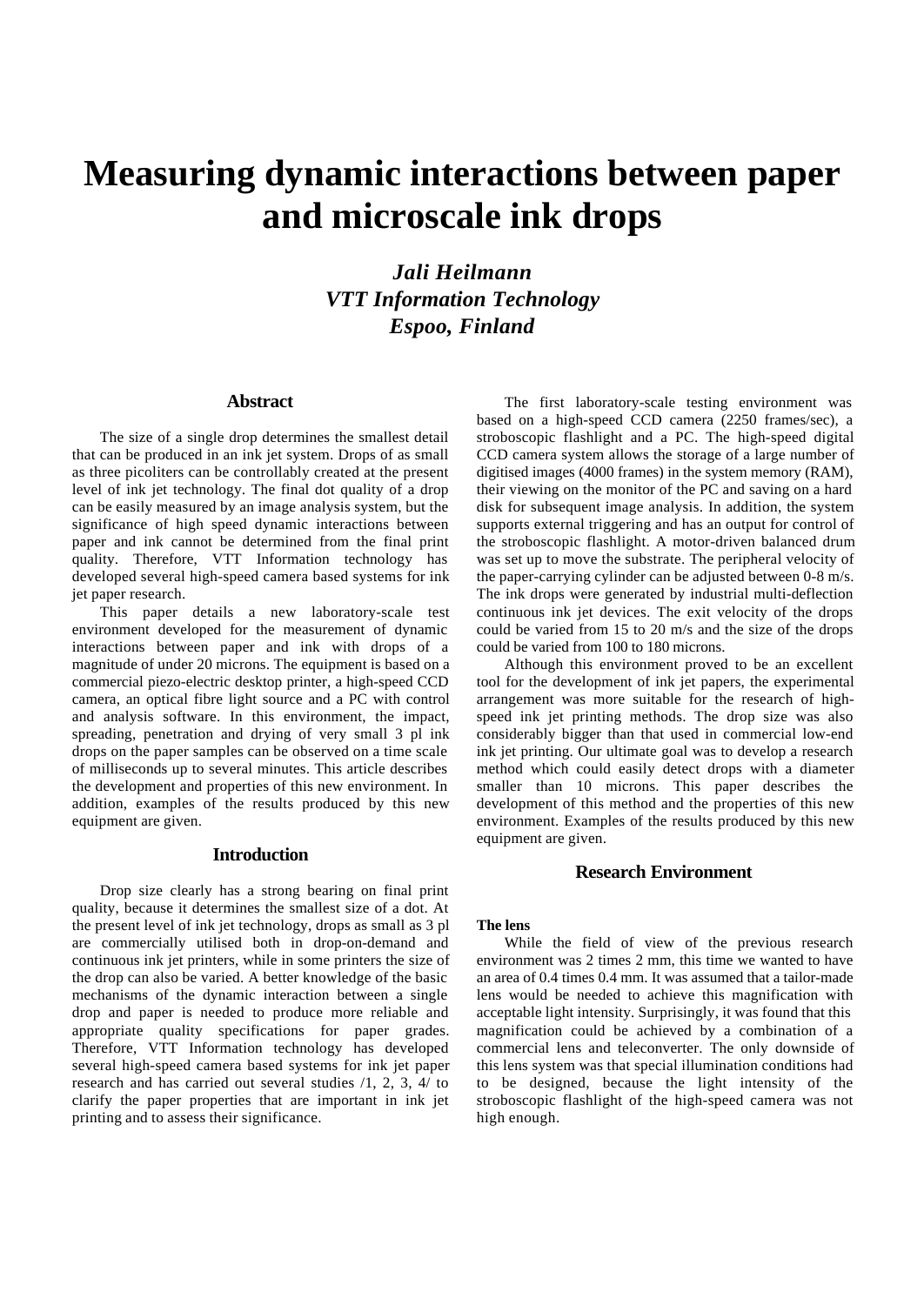

*Picture 1. The first prototype of the micro-scale, high-speed research environment.*

# **The light source**

A high speed flashlight was needed to capture the drops in images taken during the flying and hitting phases in the first research system, because of the high speed of the drops in continuous ink jet printing. However, it was noticed in our preliminary test series that the shutter speed of the camera was fast enough to capture the flying drops when slower, drop-on-demand printers were used. This meant that, as a constant light source could be used, the illumination arrangements were much easier than expected. Two highpower halogen light sources with optical fibres equipped with collector lenses were selected.

#### **The high speed camera**

The speed of the high speed CCD camera used in our previous research environment was found to be faster than needed for the imaging of drops generated by low-speed, drop-on-demand printers in which the drop speed was under 5 m/sec. Therefore, the imaging speed of the camera was set at a lower level of 500 frames/sec. Another benefit of this change was that, while 1.8 seconds had previously been required to take the 4000 frames of the camera's memory at a speed of 2250 frames/sec, now 8 seconds were required to take the same number of frames at a speed of 500 frames/sec. This was a great benefit as the lower hitting speed of the drop and the bigger viscosity of the DOD inks make the dynamic interaction phenomena between the paper and the inks slower than in high speed continuous ink jet printing.

#### **The image analysis system**

New analysis software was developed for the analysis of image data. This software converts the file format of a high-speed camera to TIF files. After that, interactive software makes it possible to zoom and select the area of interest, to choose the number of grey levels and, for the geometrical analysis, to select the threshold level as shown in Picture 2. The system produces graphs of results after the

image analysis and stores the results in tables. A complete image analysis of several thousand frames can be carried out in minutes.



*Picture 2. The analysis of a three-picoliter drop dot. Different thresholding methods and filters can be used in the image analysis software.*

#### **The printer**

Due to the modular structure, different kinds of printers can be used in the research environment developed. This time we wanted to utilise as small a drop as possible to test the ultimate performance of our research system. Therefore, a commercial pietzo-electric printer, with a smallest drop size of 3 pl, was selected. The first prototype of the new research environment is shown in Picture 1.

# **Experimental Work**

Some examples of the significance of fast absorption and the development of the technical properties of the image as a function of time were produced by using this new equipment. Only the smallest 3 pl drops were used in these comparisons, although a wide size distribution of drops can be generated by changing the printer settings. Two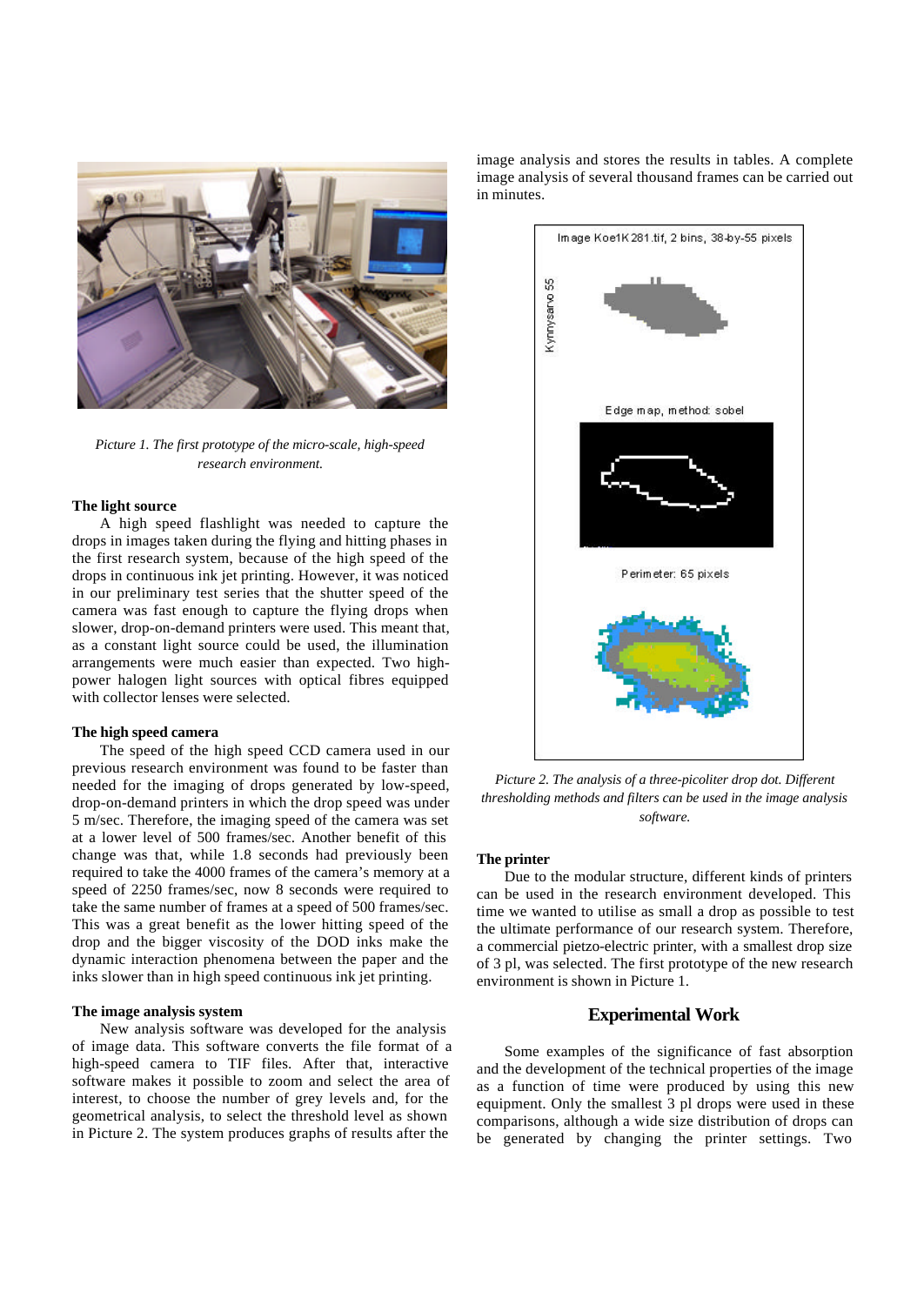commercial paper grades were used in this test series. The behaviour of the 3 pl ink drops on Papers 1 and 2 during the first 120 ms after the impact can be seen in Picture 3.



*Picture 3. The behaviour of 3 pl ink drops on Paper 1 and Paper 2 during the first 120 ms after impact.*



*Figure 1. The diameter of the dot as a function of time.*

The diameter of the dot within the first 120 ms is shown in Figure 1. After the impact, the drop immediately begins to spread on both paper grades. The grades doubled the original size of the dot within the first 30 ms. The two papers already show a difference of 5 microns in the diameter of the dot within 120 ms of impact. The shape of the spreading curves is also quite different.



*Figure 2. The intensity of the dot as a function of time.*

The intensity values of the samples within the first 120 ms are shown in Figure 2. The intensity value indicates the darkness of the print: the lower the value is, the darker the print will be. Immediately after impact, the intensity of the dots starts to increase. However, the growth is much faster in Paper 1, indicating that ink penetrates faster into this paper grade, thus reducing the darkness of the dot.



*Figure 3. The roundness of the dot as a function of time.*

The roundness of the dots within the first 120 ms is shown in Figure 3. The roundness values range from 0 to 1,